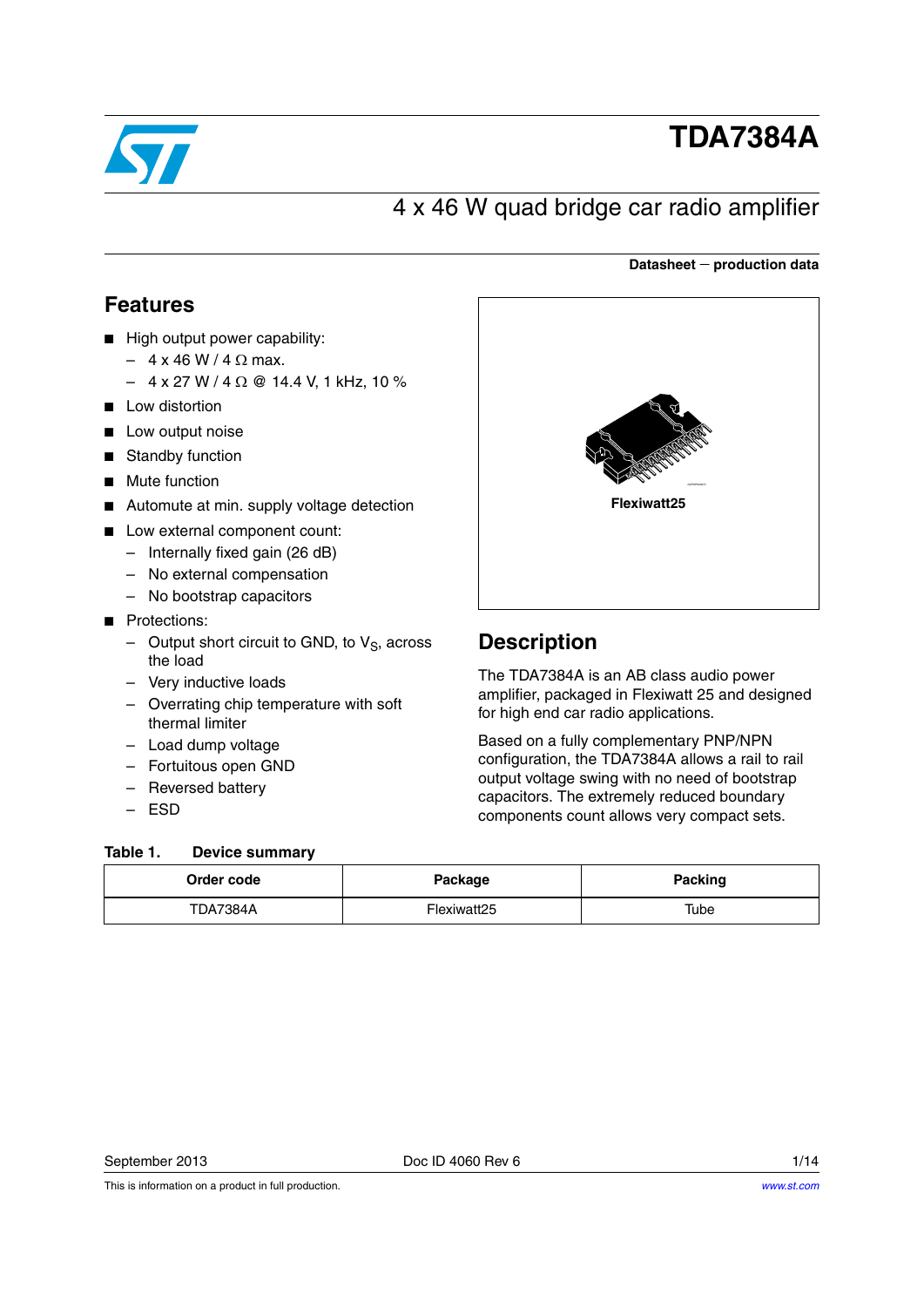# **Contents**

| 1                       |     |  |  |
|-------------------------|-----|--|--|
| $\overline{2}$          |     |  |  |
|                         | 2.1 |  |  |
|                         | 2.2 |  |  |
|                         | 2.3 |  |  |
|                         | 2.4 |  |  |
|                         | 2.5 |  |  |
| 3                       |     |  |  |
|                         | 3.1 |  |  |
|                         | 3.2 |  |  |
|                         | 3.3 |  |  |
| $\overline{\mathbf{4}}$ |     |  |  |
| 5                       |     |  |  |

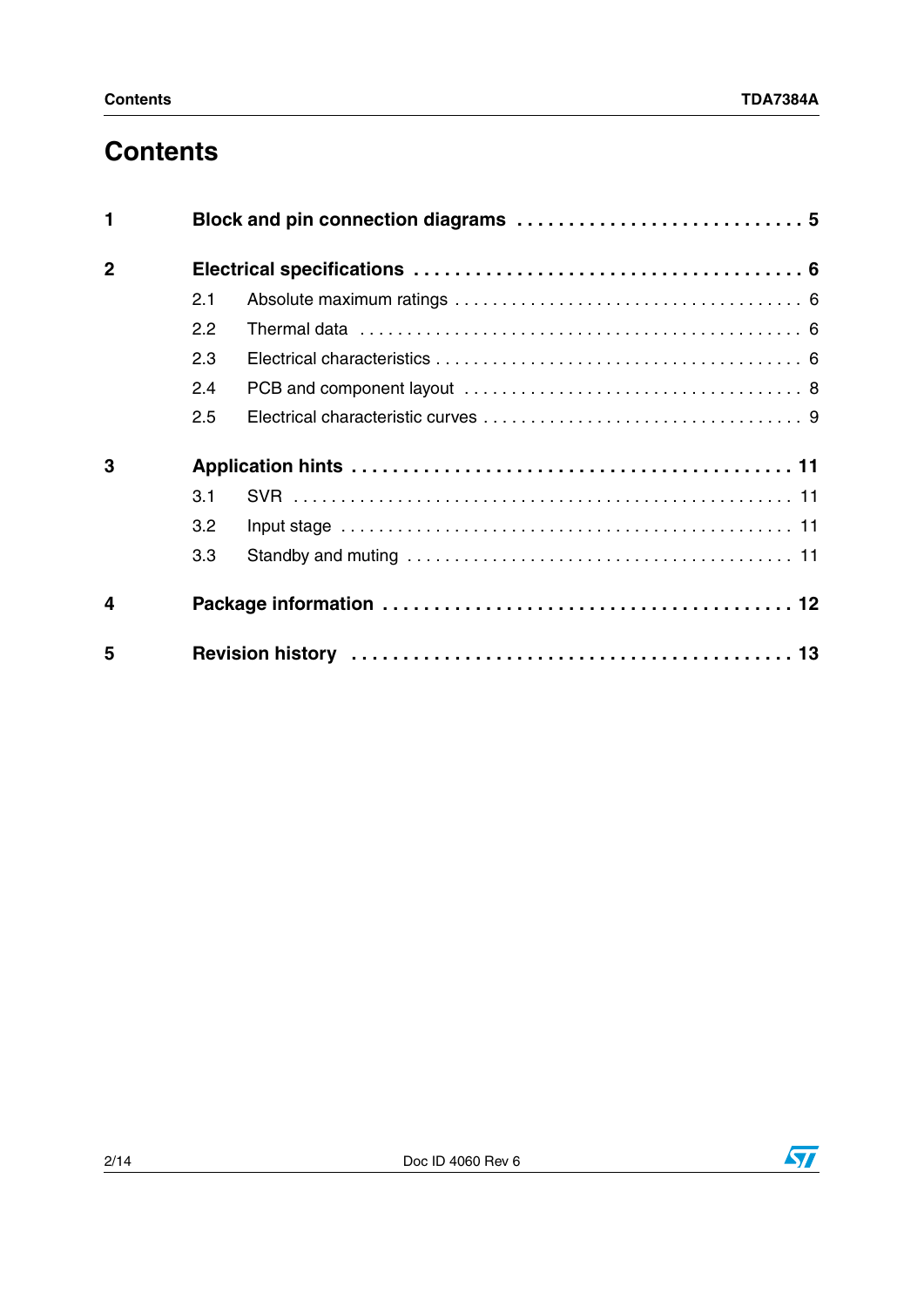# **List of tables**

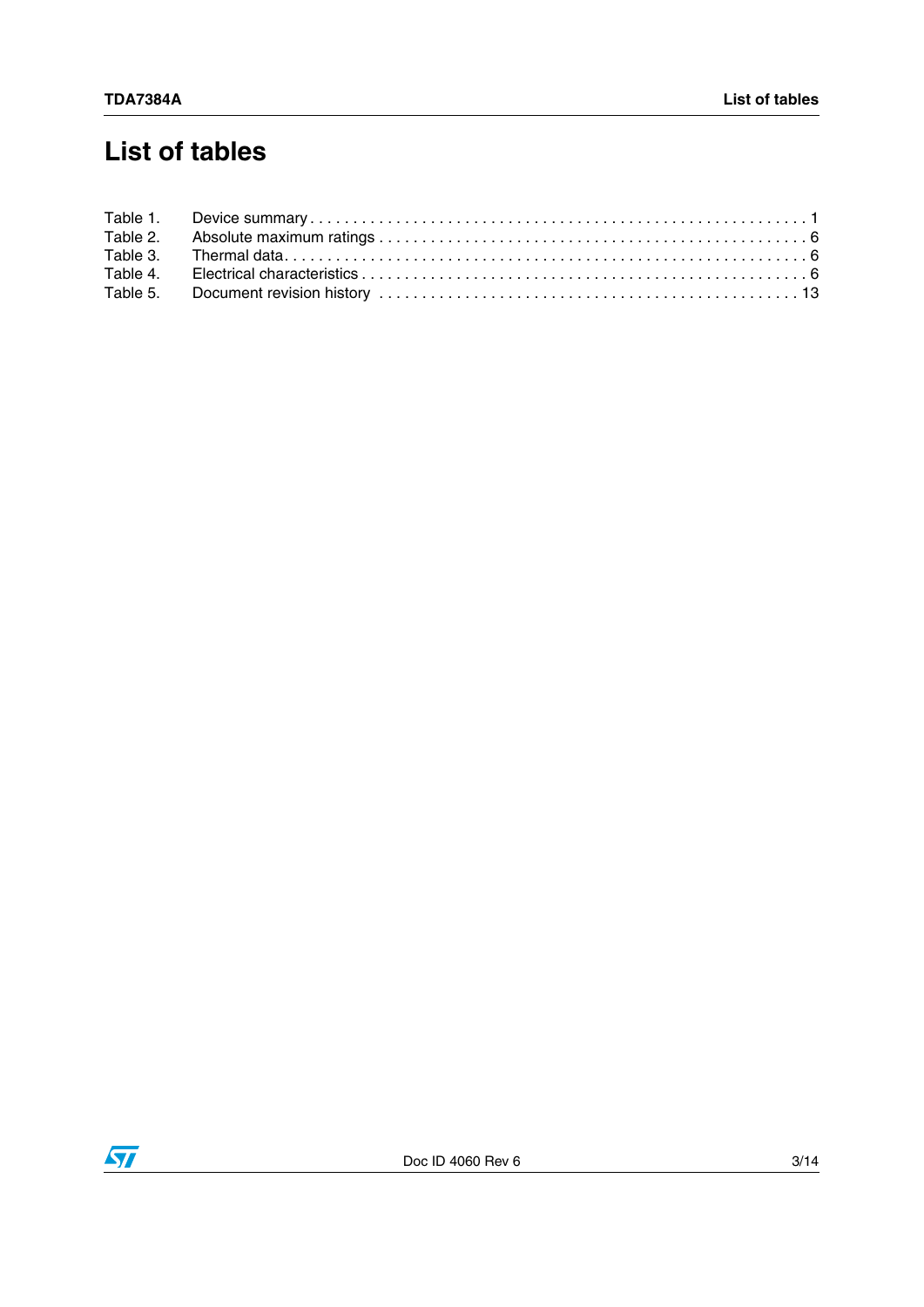# **List of figures**

| Figure 1.  |  |
|------------|--|
| Figure 2.  |  |
| Figure 3.  |  |
| Figure 4.  |  |
| Figure 5.  |  |
| Figure 6.  |  |
| Figure 7.  |  |
| Figure 8.  |  |
| Figure 9.  |  |
| Figure 10. |  |
| Figure 11. |  |
| Figure 12. |  |
| Figure 13. |  |
| Figure 14. |  |



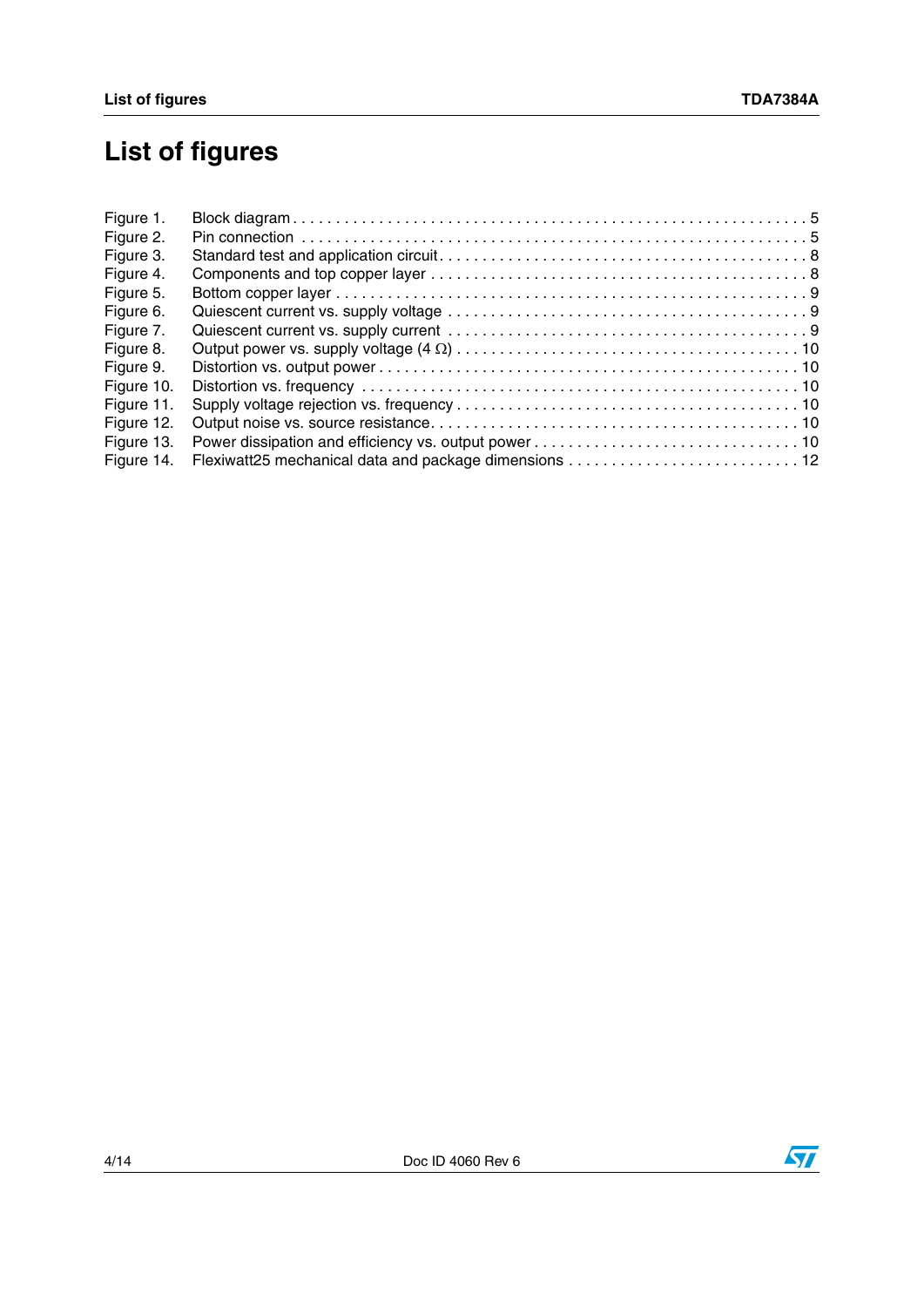# <span id="page-4-0"></span>**1 Block and pin connection diagrams**



### <span id="page-4-1"></span>**Figure 1. Block diagram**

<span id="page-4-2"></span>



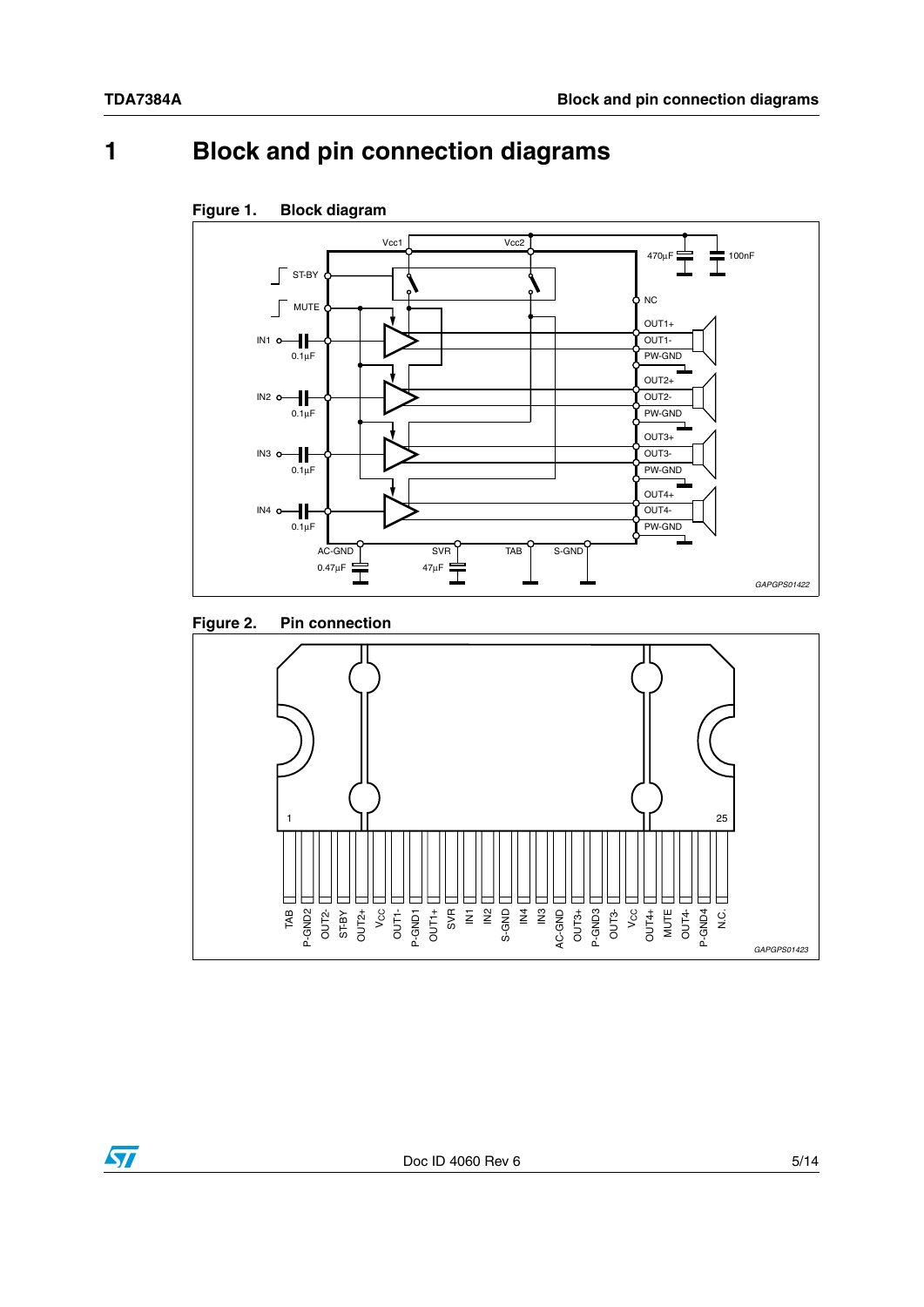# <span id="page-5-0"></span>**2 Electrical specifications**

## <span id="page-5-1"></span>**2.1 Absolute maximum ratings**

#### <span id="page-5-4"></span>Table 2. **Absolute maximum ratings**

| Symbol           | <b>Parameter</b>                                                                                          | Value        | Unit   |
|------------------|-----------------------------------------------------------------------------------------------------------|--------------|--------|
| $V_S$            | Operating supply voltage                                                                                  | 18           | v      |
| $V_{S(DC)}$      | DC supply voltage                                                                                         | 28           | v      |
| $V_{S\ (pk)}$    | Peak supply voltage $(t = 50$ ms)                                                                         | 50           | v      |
| Ιo               | Output peak current:<br>Repetitive (duty cycle 10 % at $f = 10$ Hz)<br>Non repetitive ( $t = 100 \mu s$ ) | 4.5<br>5.5   | A<br>A |
| $P_{\text{tot}}$ | Power dissipation, $(T_{\text{case}} = 70 \text{ }^{\circ}\text{C})$                                      | 80           | w      |
| T,               | Junction temperature                                                                                      | 150          | ∘C     |
| $I_{\text{stg}}$ | Storage temperature                                                                                       | $-55$ to 150 | °C     |

# <span id="page-5-2"></span>**2.2 Thermal data**

#### <span id="page-5-5"></span>Table 3. **Thermal data**

| <b>Symbol</b>         | <b>Parameter</b>                            | <b>Value</b> | Unit          |
|-----------------------|---------------------------------------------|--------------|---------------|
| h i-case <sup>-</sup> | Thermal resistance junction-to-case<br>max. |              | $\degree$ C/W |

# <span id="page-5-3"></span>**2.3 Electrical characteristics**

 $\rm V_S$  = 14.4 V; f = 1 kHz;  $\rm R_g$  = 600  $\rm \Omega;$   $\rm R_L$  = 4  $\rm \Omega;$   $\rm T_{amb}$  = 25 °C; Refer to the test and application diagram (*[Figure 3](#page-7-1)*), unless otherwise specified.

### <span id="page-5-6"></span>**Table 4. Electrical characteristics**

| Symbol              | <b>Parameter</b>                            | <b>Test condition</b>          | Min. | Typ.                     | Max.                     | <b>Unit</b> |
|---------------------|---------------------------------------------|--------------------------------|------|--------------------------|--------------------------|-------------|
| $I_{q1}$            | Quiescent current                           | $R_1 = \infty$                 | 120  | 190                      | 350                      | mA          |
| $V_{OS}$            | Output offset voltage                       | Play mode                      |      | $\overline{\phantom{a}}$ | ±100                     | mV          |
| $dV_{OS}$           | During mute ON/OFF output<br>offset voltage | <b>ITU R-ARM weighted</b>      | -80  | $\overline{\phantom{a}}$ | $+80$                    | mV          |
| $G_v$               | Voltage gain                                |                                | 25   | 26                       | 27                       | dB          |
| $\Delta G_V$        | Channel gain unbalance                      | ۰                              |      |                          | ±1                       | dB          |
| $P_0$               | Output power                                | THD = 10%; $V_S$ = 14.4V       | 24   | 27                       | $\overline{\phantom{a}}$ | W           |
|                     |                                             | THD = 10%; $V_S$ = 13.2V       | 20   | 22                       |                          | W           |
| $P_{o \text{ max}}$ | Max. output power <sup>(1)</sup>            | $V_S = 14.4V$<br>$V_S = 15.2V$ | 38   | 42<br>46                 |                          | w           |

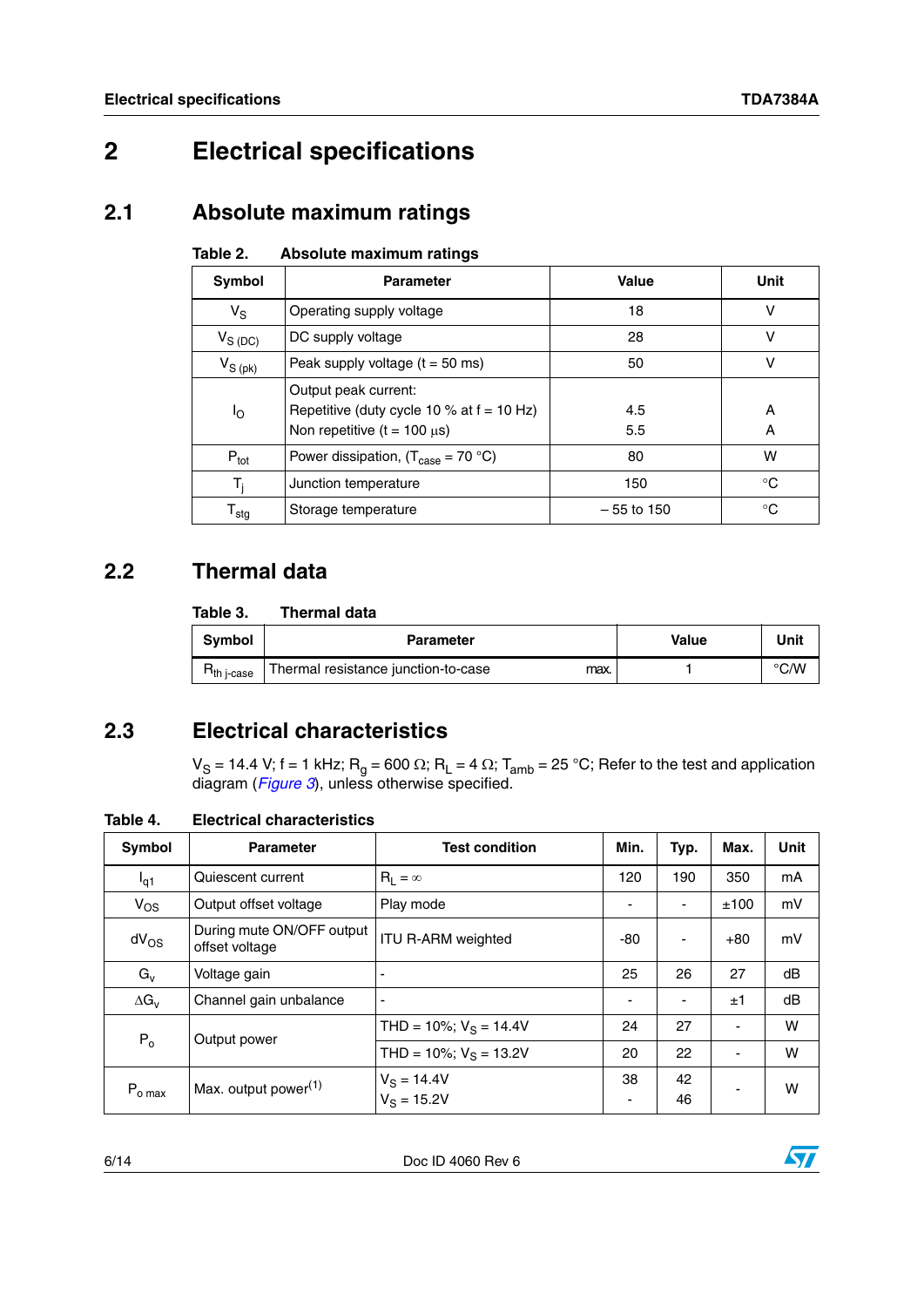| <b>Symbol</b>        | <b>Parameter</b>                  | <b>Test condition</b>                                                                                    | Min.           | Typ.                         | Max.                         | Unit          |
|----------------------|-----------------------------------|----------------------------------------------------------------------------------------------------------|----------------|------------------------------|------------------------------|---------------|
| <b>THD</b>           | Distortion                        | $P_0 = 4W$                                                                                               | ٠              | 0.04                         | 0.15                         | $\frac{1}{2}$ |
|                      |                                   | "A" Weighted                                                                                             | $\overline{a}$ | 50                           | 70                           | $\mu$ V       |
| $e_{No}$             | Output noise                      | $Bw = 20$ Hz to 20 kHz                                                                                   | $\frac{1}{2}$  | 70                           | 100                          | $\mu$ V       |
| <b>SVR</b>           | Supply voltage rejection          | f = 100 Hz; $V_r$ = 1 Vrms                                                                               | 50             | 65                           | Ξ.                           | dB            |
| $f_{ch}$             | High cut-off frequency            | $P_0 = 0.5 W$                                                                                            | 100            | 200                          | $\overline{\phantom{0}}$     | <b>KHz</b>    |
| $R_i$                | Input Impedance                   |                                                                                                          | 70             | 100                          | $\frac{1}{2}$                | KΩ            |
|                      | Cross talk                        | f = 1 kHz; $P_0 = 4 W$                                                                                   | 60             | 70                           |                              | dB            |
| $C_T$                |                                   | f = 10 kHz; $P_0 = 4 W$                                                                                  | 50             | 60                           | $\qquad \qquad \blacksquare$ | dB            |
| $I_{\mathsf{SB}}$    | Standby current<br>consumption    | $V_{St-by} = 0 V$                                                                                        |                | ä,                           | 20                           | μA            |
| $I_{pin4}$           | Standby pin current               | $V_{St-bv}$ = 1.2 to 2.6 V                                                                               | $\blacksquare$ | $\qquad \qquad \blacksquare$ | ±1                           | μA            |
| $V_{SB\,\text{out}}$ | Standby out threshold<br>voltage  | (Amp: ON)                                                                                                | 3.5            | $\overline{\phantom{m}}$     |                              | $\vee$        |
| V <sub>SB IN</sub>   | Standby in threshold voltage      | (Amp: OFF)                                                                                               |                | ÷                            | 1.5                          | $\vee$        |
| $A_{M}$              | Mute attenuation                  | $P_{Oref} = 4 W$                                                                                         | 80             | 90                           | $\blacksquare$               | dB            |
| $V_{M \text{ out}}$  | Mute out threshold voltage        | (Amp: Play)                                                                                              | 3.5            | -                            | $\overline{\phantom{0}}$     | $\vee$        |
| $V_{M}$ in           | Mute in threshold voltage         | (Amp: Mute)                                                                                              | $\blacksquare$ | $\overline{\phantom{0}}$     | 1.5                          | V             |
| V <sub>AM in</sub>   | V <sub>S</sub> automute threshold | (Amp: Mute); $Att \ge 80 dB$ ;<br>$P_{Oref} = 4 W$<br>(Amp: Play); Att < 0.1 dB;<br>$P_{\Omega} = 0.5 W$ |                | 7.6                          | 6.5<br>8.5                   | $\vee$        |
| $I_{pin22}$          | Muting pin current                | $V_{MUITF} = 1.2 V$<br>(Source current)                                                                  | 5              | 11                           | 20                           | μA            |

**Table 4. Electrical characteristics (continued)**

1. Saturated square wave output.

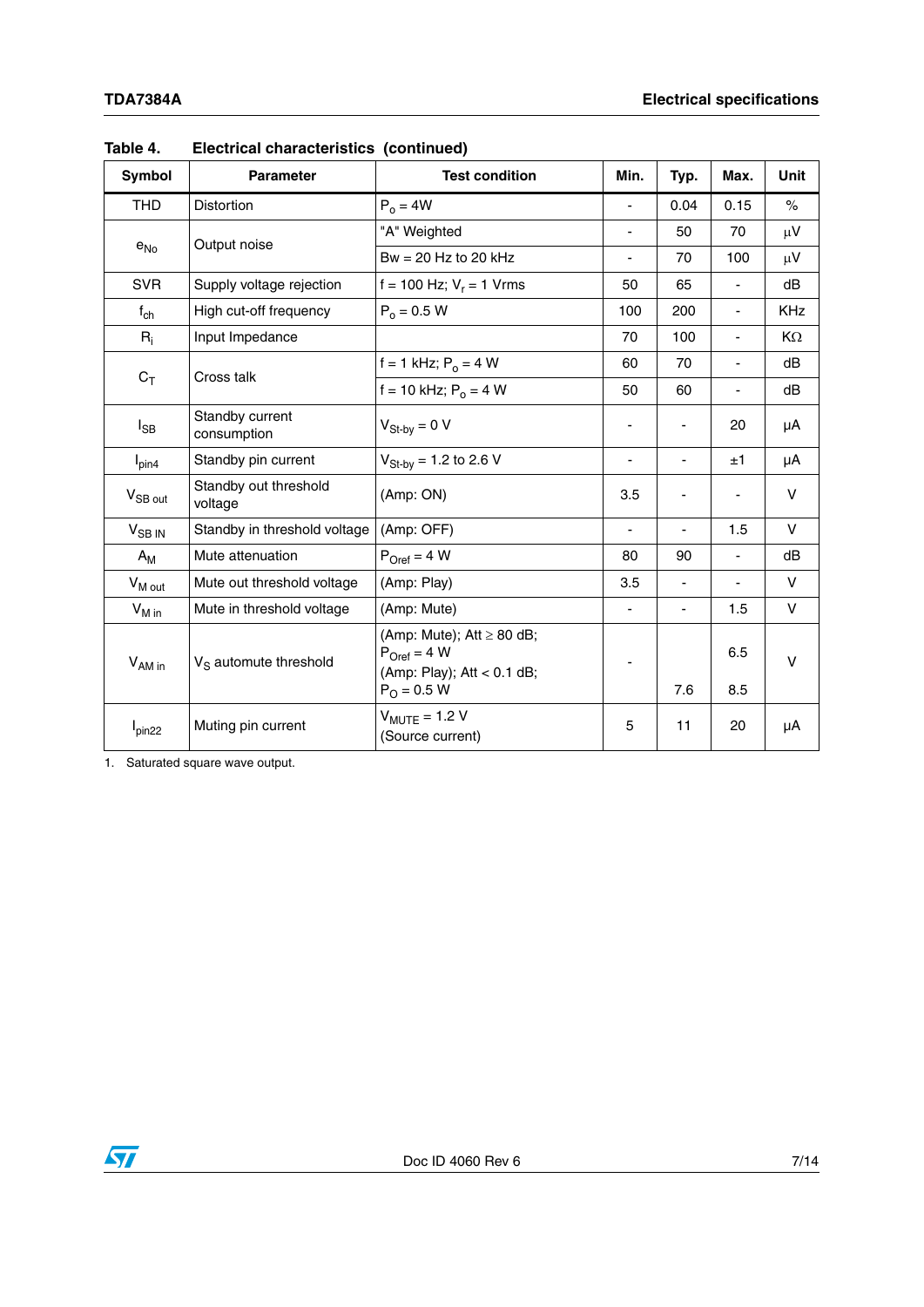

<span id="page-7-1"></span>**Figure 3. Standard test and application circuit**

## <span id="page-7-0"></span>**2.4 PCB and component layout**

Referred to *[Figure 3: Standard test and application circuit](#page-7-1)*.

<span id="page-7-2"></span>



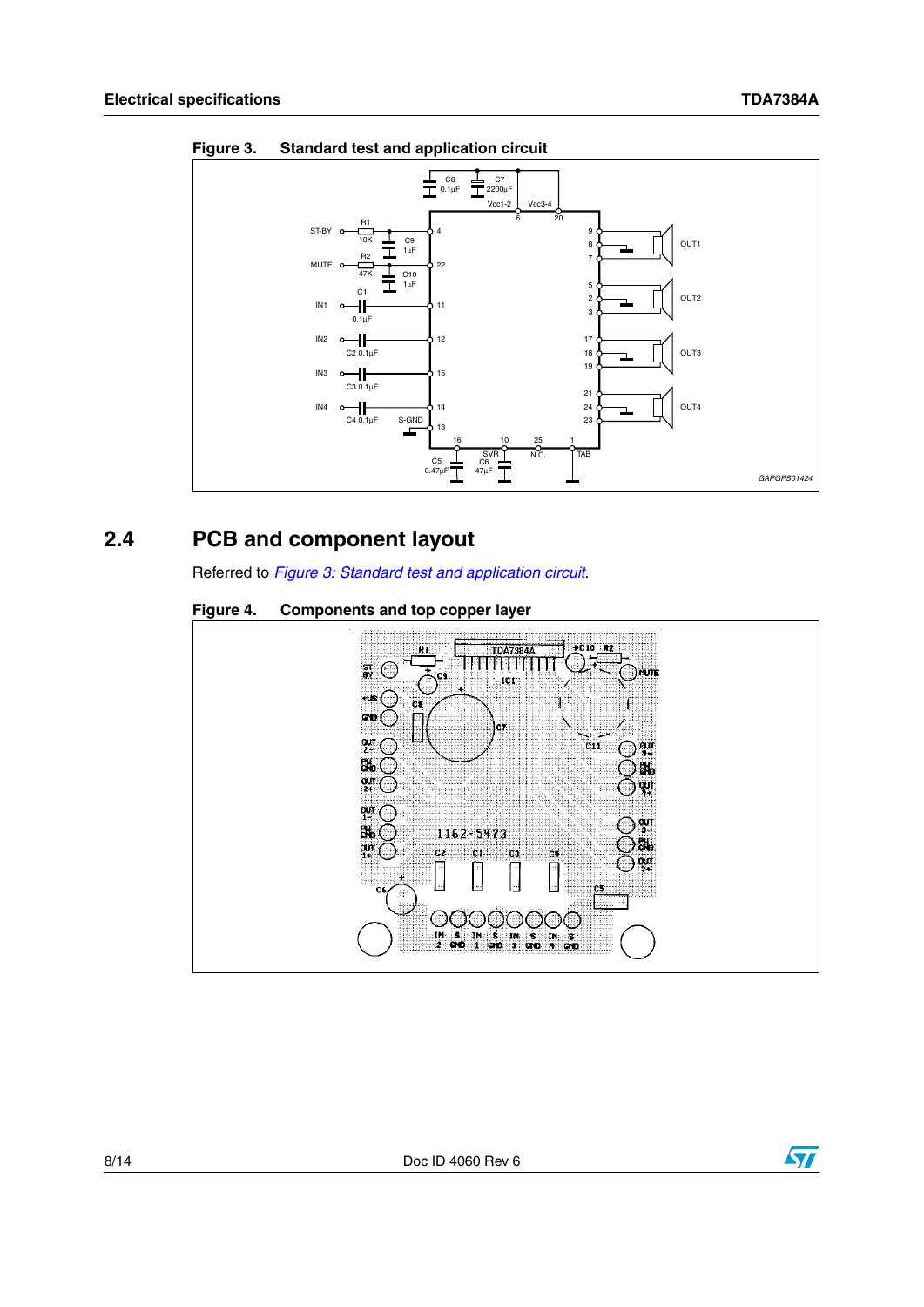

### <span id="page-8-1"></span>**Figure 5. Bottom copper layer**

# <span id="page-8-0"></span>**2.5 Electrical characteristic curves**

<span id="page-8-2"></span>

<span id="page-8-3"></span>



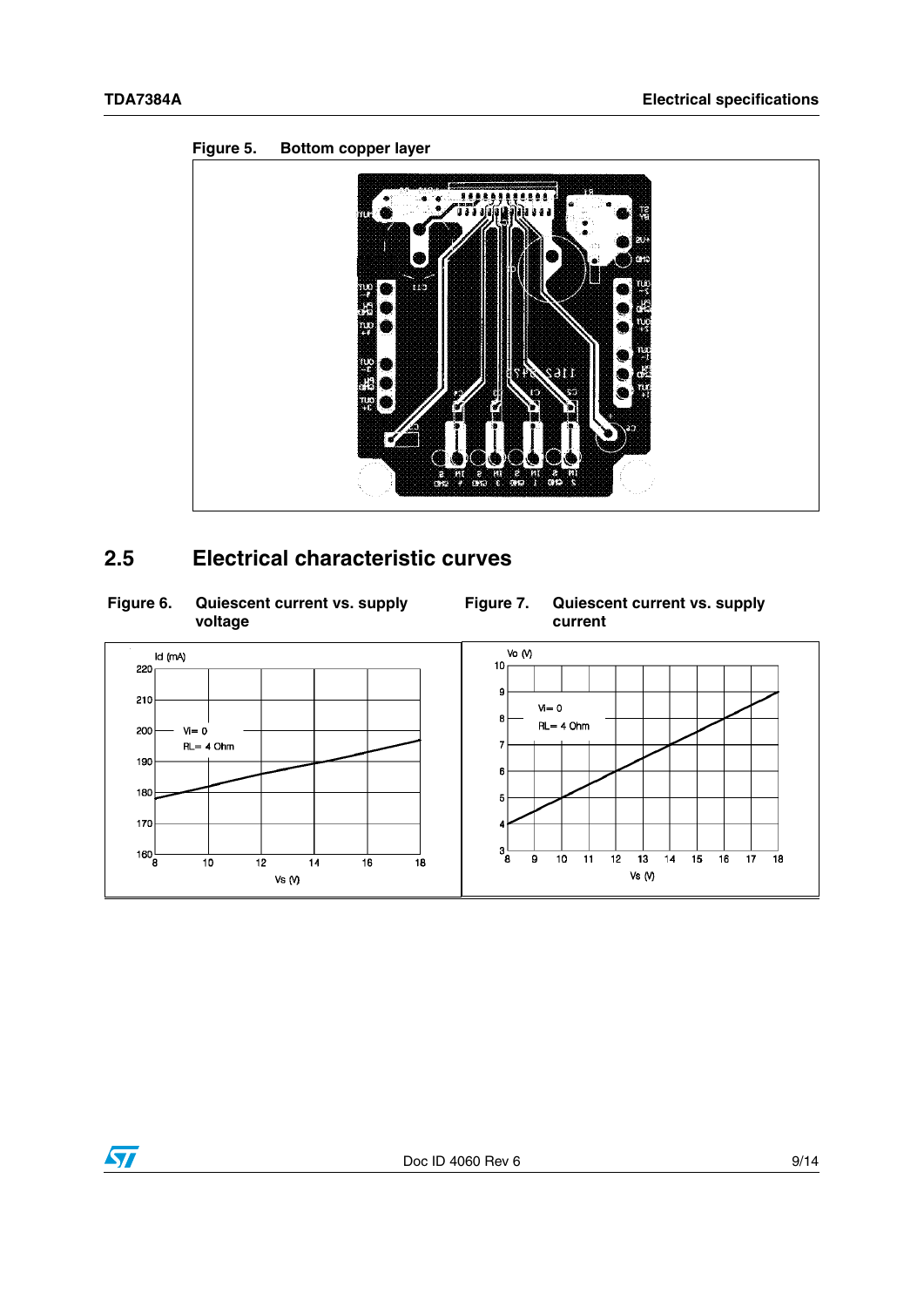<span id="page-9-0"></span>**Figure 8. Output power vs. supply voltage (4 )**



### <span id="page-9-2"></span>**Figure 10. Distortion vs. frequency**

<span id="page-9-5"></span><span id="page-9-3"></span>**Figure 11. Supply voltage rejection vs. frequency**



<span id="page-9-4"></span>**Figure 12. Output noise vs. source resistance Fower dissipation and efficiency vs. output power**



#### <span id="page-9-1"></span>**Figure 9. Distortion vs. output power**

 $\sqrt{2}$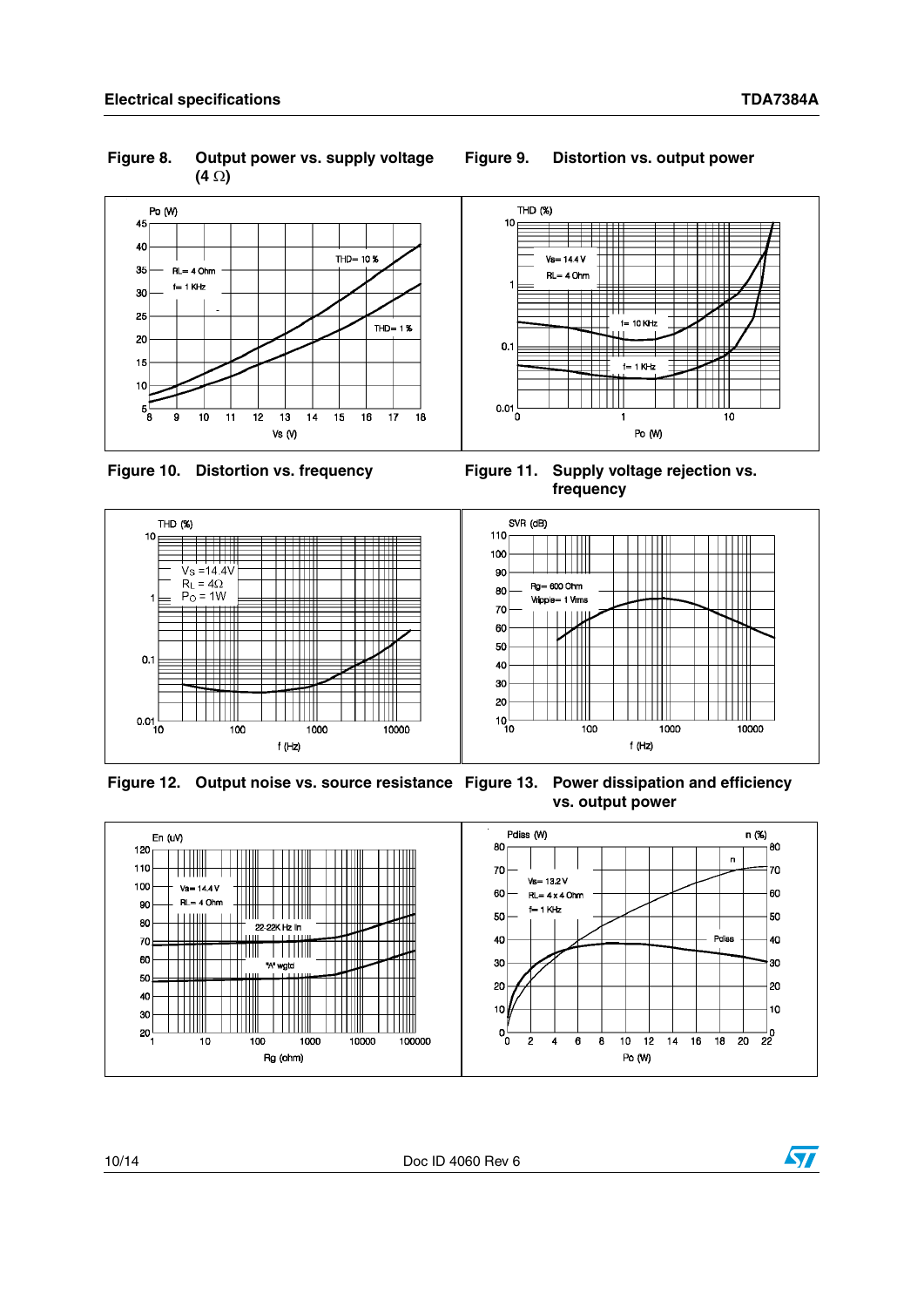# <span id="page-10-0"></span>**3 Application hints**

Referred to the circuit of *[Figure 3](#page-7-1)*.

### <span id="page-10-1"></span>**3.1 SVR**

Besides its contribution to the ripple rejection, the SVR capacitor governs the turn ON/OFF time sequence and, consequently, plays an essential role in the pop optimization during ON/OFF transients.

To conveniently serve both needs, **its minimum recommended value is 10µf**.

### <span id="page-10-2"></span>**3.2 Input stage**

The TDA7384A's inputs are ground-compatible and can stand very high input signals  $(± 8 Vpk)$  without any performances degradation.

If the standard value for the input capacitors  $(0.1 \mu F)$  is adopted, the low frequency cut-off will amount to 16 Hz.

### <span id="page-10-3"></span>**3.3 Standby and muting**

If standby and muting are not used, a straight connection to  $V_S$  of their respective pins would be admissible.

Conventional/low-power transistors can be employed to drive muting and stand-by pins in absence of true CMOS ports or microprocessors. R-C cells have always to be used in order to smooth down the transitions for preventing any audible transient noises.

Since a DC current of about 10  $\mu$ A normally flows out of pin 22, the maximum allowable muting-series resistance ( $R_2$ ) is 70 k $\Omega$ , which is sufficiently high to permit a muting capacitor reasonably small (about 1µF).

If  $R<sub>2</sub>$  is higher than recommended, the involved risk will be that the voltage at pin 23 may rise to above the 1.5 V threshold voltage and the device will consequently fail to turn OFF when the mute line is brought down.

About the stand-by, the time constant to be assigned in order to obtain a virtually pop-free transition has to be slower than 2.5 V/ms.

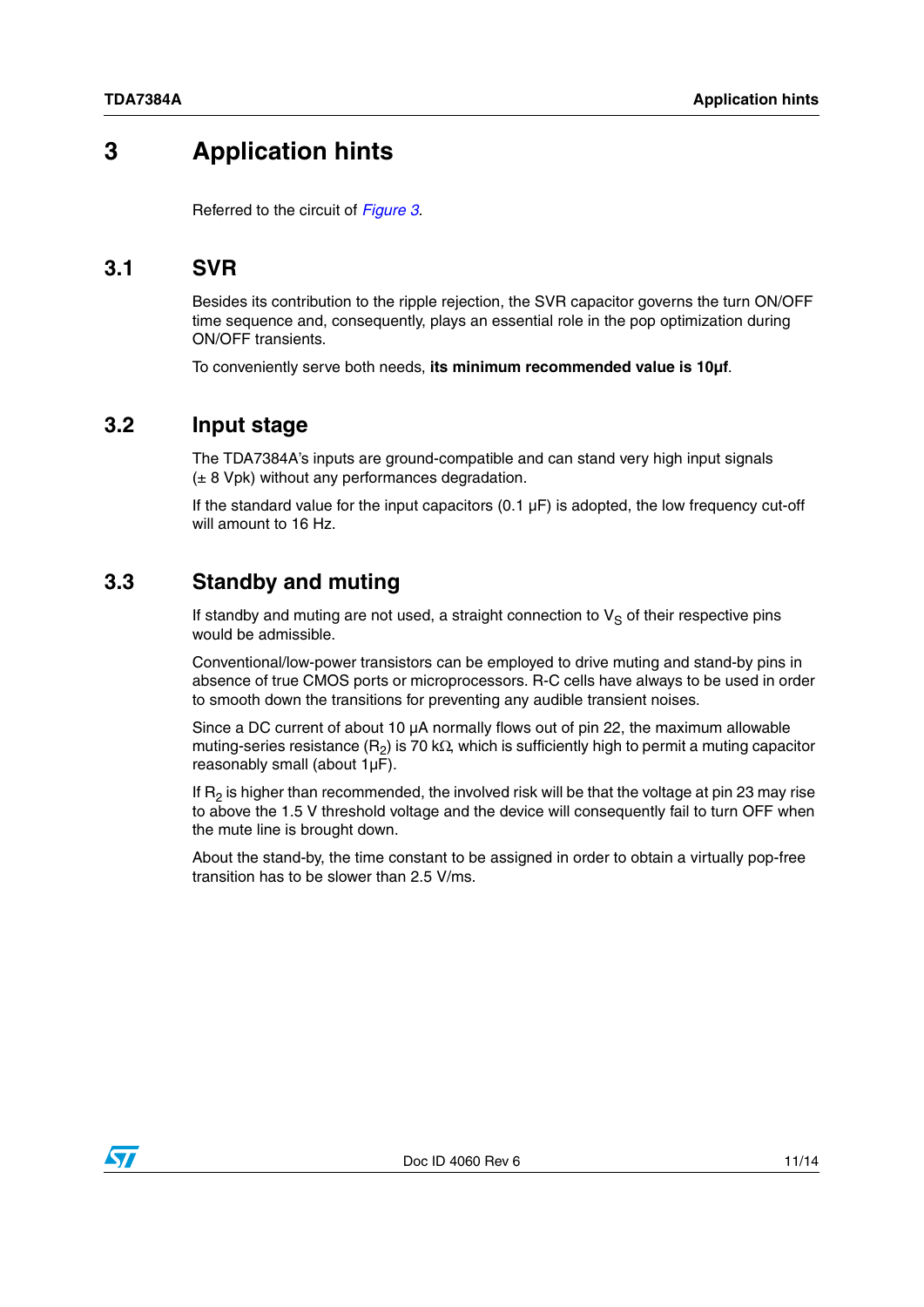$\sqrt{}$ 

# <span id="page-11-0"></span>**4 Package information**

In order to meet environmental requirements, ST offers these devices in different grades of ECOPACK® packages, depending on their level of environmental compliance. ECOPACK® specifications, grade definitions and product status are available at: *[www.st.com](http://www.st.com)*.

ECOPACK® is an ST trademark.



<span id="page-11-1"></span>**Figure 14. Flexiwatt25 mechanical data and package dimensions**

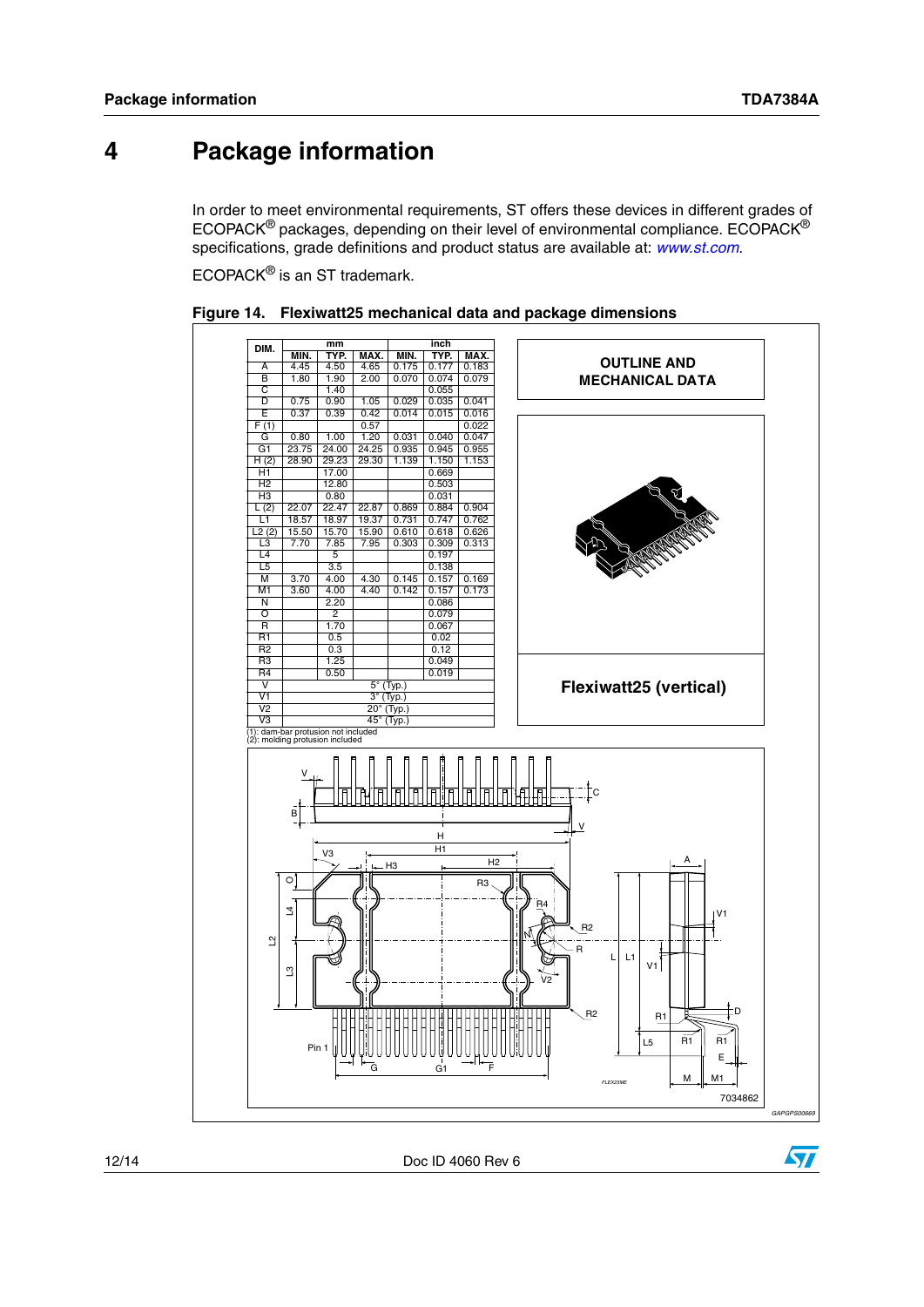# <span id="page-12-0"></span>**5 Revision history**

#### <span id="page-12-1"></span>Table 5. **Document revision history**

| Date        | <b>Revision</b> | Changes                                                                      |
|-------------|-----------------|------------------------------------------------------------------------------|
| 05-Dec-2001 |                 | Initial release.                                                             |
| 11-Dec-2007 | 2               | Updated in the Table 4 the values of the parameters $P_0$ and $P_0$ max-     |
| 10-Oct-2008 | 3               | Updated Table 3: Thermal data on page 6.                                     |
| 07-Jun-2012 | 4               | Updated Features on page 1;<br>Updated Electrical characteristics on page 6. |
| 20-Jun-2012 | 5               | Updated Section 3.3: Standby and muting.                                     |
| 16-Sep-2013 | 6               | <b>Updated Disclaimer.</b>                                                   |